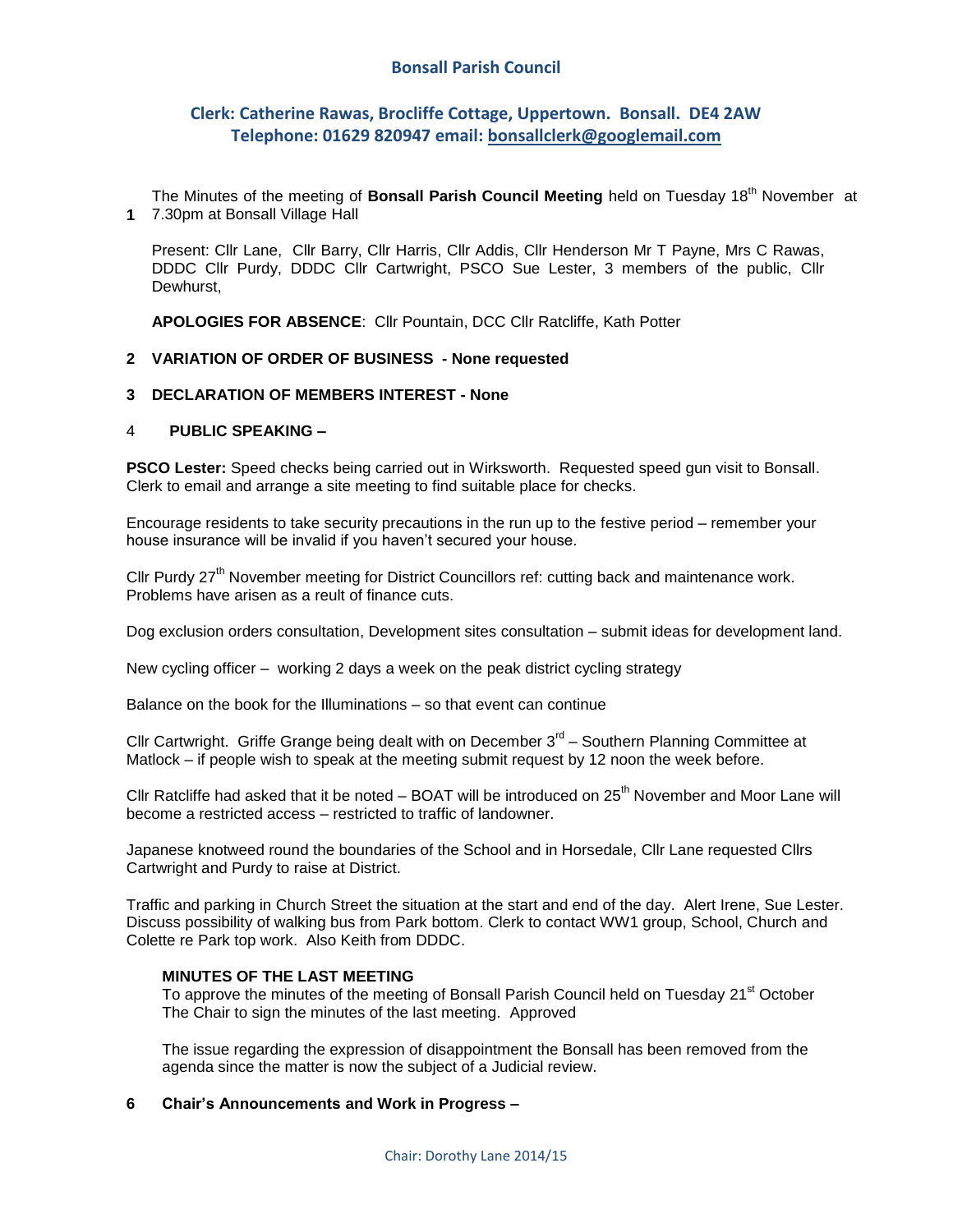## **Bonsall Parish Council**

# **Clerk: Catherine Rawas, Brocliffe Cottage, Uppertown. Bonsall. DE4 2AW Telephone: 01629 820947 email: bonsallclerk@googlemail.com**

Benches – still in progress.

Trees in Churchyard. Ask Mick Biggin to update the list - talk to Phill Heasman about promoting

#### **7 Village Matters**

Snow Warden and Flood Warden Schemes – The Clerk to become the point of contact

Damage to Walls by 4x4s – Whole of Moor Lane will be a restricted byway which means that traffic using it will be liable for prosecution.

Christmas Trees – Mrs Orchard from the Dale donating one PC would like to formally thank her.

Proposal from Open gardens to carry out work on the Bus shelter and request for funding from Bonsall Parish Council. Proposal to welcome the offer and make a donation towards the work. Clerk to contact Liz Stoppard re the project and PC suggest an information board.

Speeding on Yeoman Street – Perennial problem hopefully will be helped by visits from the Speed Gun and Tony Humphries is going to research good practice from other areas. Report specific incidents of speeding to The Clerk – investigate if it can be done via the website.

### **8 FINANCE**

- **a) The monthly Statement** detailing income and expenditure to 31 October 2014 was issued to Councillors and approved.
- **b) Current and Business Account Bank** Statements were approved and signed by the Chair.
- **c) Accounts for payment** were discussed and the following cheques were completed and signed:

| No. 1551 | C Rawas       | £149.20 | Salary      |
|----------|---------------|---------|-------------|
| No. 1552 | A Payne       | £92.88  | Salary      |
| No. 1553 | P. Spencer    | £100.15 | Salary      |
| No. 1554 | M. Biggin     | £80.20  | Salary      |
| No.1555  | E.ON (Cross)  | £15.94  | Electricity |
| No. 1556 | PigeonTech IT | £700.00 | Website fee |

- **d) A cheque** for Burial fees for £100 from Greatorex and Sons was received..
- **e) Budget:** the committee approved a draft budget for the current financial year which projected a surplus of £1271 based on the current pattern of expenditure and estimated income.
- **f) Precept:** the committee discussed a draft budget and precept figures for 2015-16 and requested a further budget and precept report to the next meeting including the following items:
- The precept should be fixed as for 2014-15 with no increase;